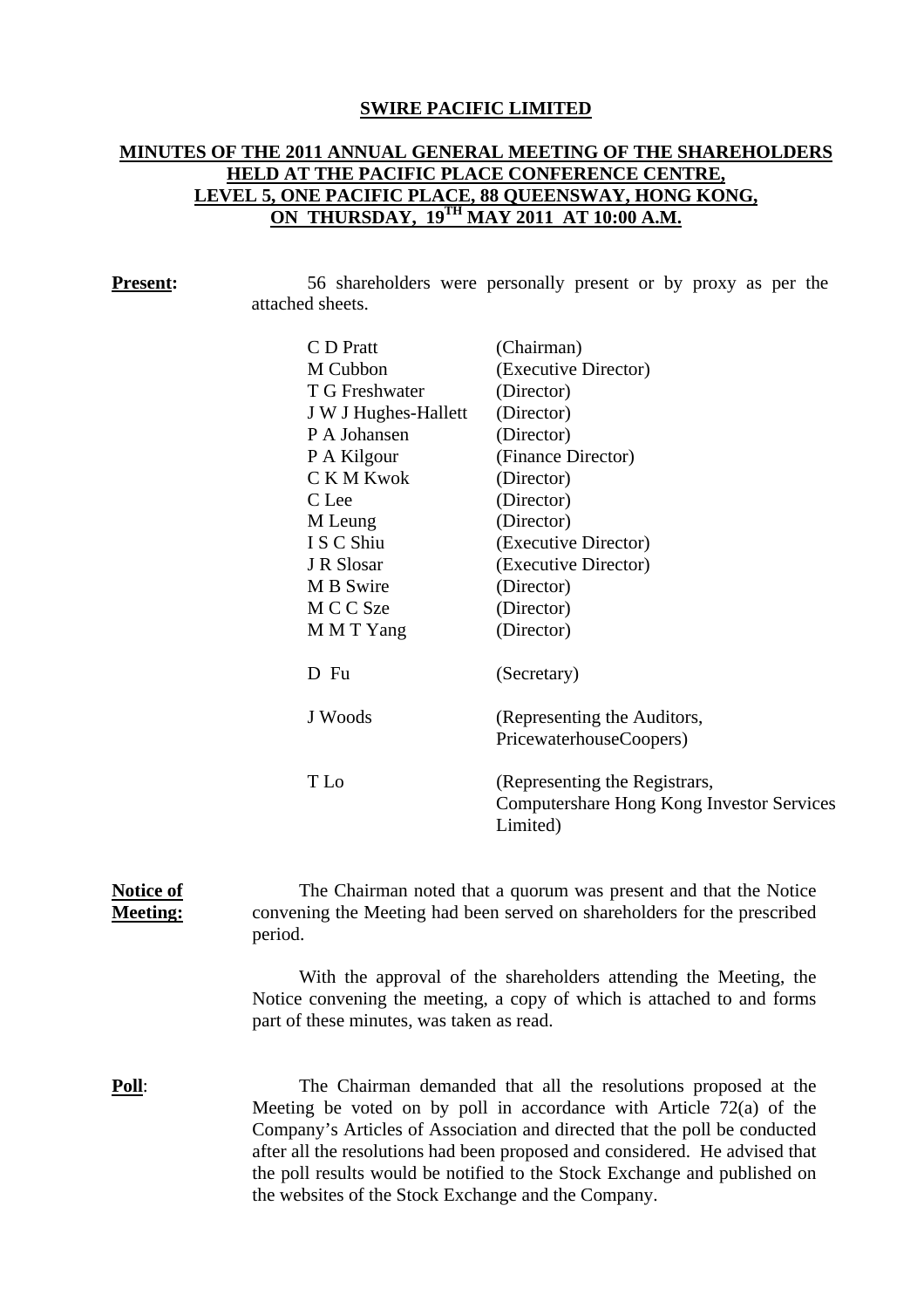**Auditors' Report**: J Woods, representing the Auditors, PricewaterhouseCoopers summarised the Independent Auditor's Report contained in the 2010 Annual Report.

**Final Dividends:** The Chairman noted that the Report of the Directors and the Accounts for the year ended  $31<sup>st</sup>$  December 2010, together with the Notice of Meeting containing the detailed resolutions to be considered at the Meeting, had been in the hands of the shareholders for the statutory period of time.

The Chairman proposed THAT:

Resolution 1

"The recommended final dividends of  $HK\varphi$ 250.0 per 'A' share and HK¢50.0 per 'B' share be and are hereby declared payable."

This resolution was voted on by poll after all the resolutions had been proposed and considered, with the following result:

 For: 3,099,686,609 votes (99.9992%) Against: 23,500 votes (0.0008%)

As more than 50% of the votes were cast in favour of this resolution, the resolution was carried.

**Election of Directors:** The Chairman advised that M Cubbon, Baroness Dunn, T G Freshwater, C Lee, M Leung and M C C Sze retired in accordance with Article 93 and, being eligible, they offered themselves for re-election.

The Chairman proposed THAT:

Resolution 2 (a)

"M Cubbon be re-elected as a Director."

This resolution was voted on by poll after all the resolutions had been proposed and considered, with the following result:

| For:     | 3,087,760,929 votes (99.5411%) |  |
|----------|--------------------------------|--|
| Against: | 14,235,794 votes (0.4589%)     |  |

As more than 50% of the votes were cast in favour of this resolution, the resolution was carried.

The Chairman proposed THAT:

Resolution 2 (b)

"Baroness Dunn be re-elected as a Director."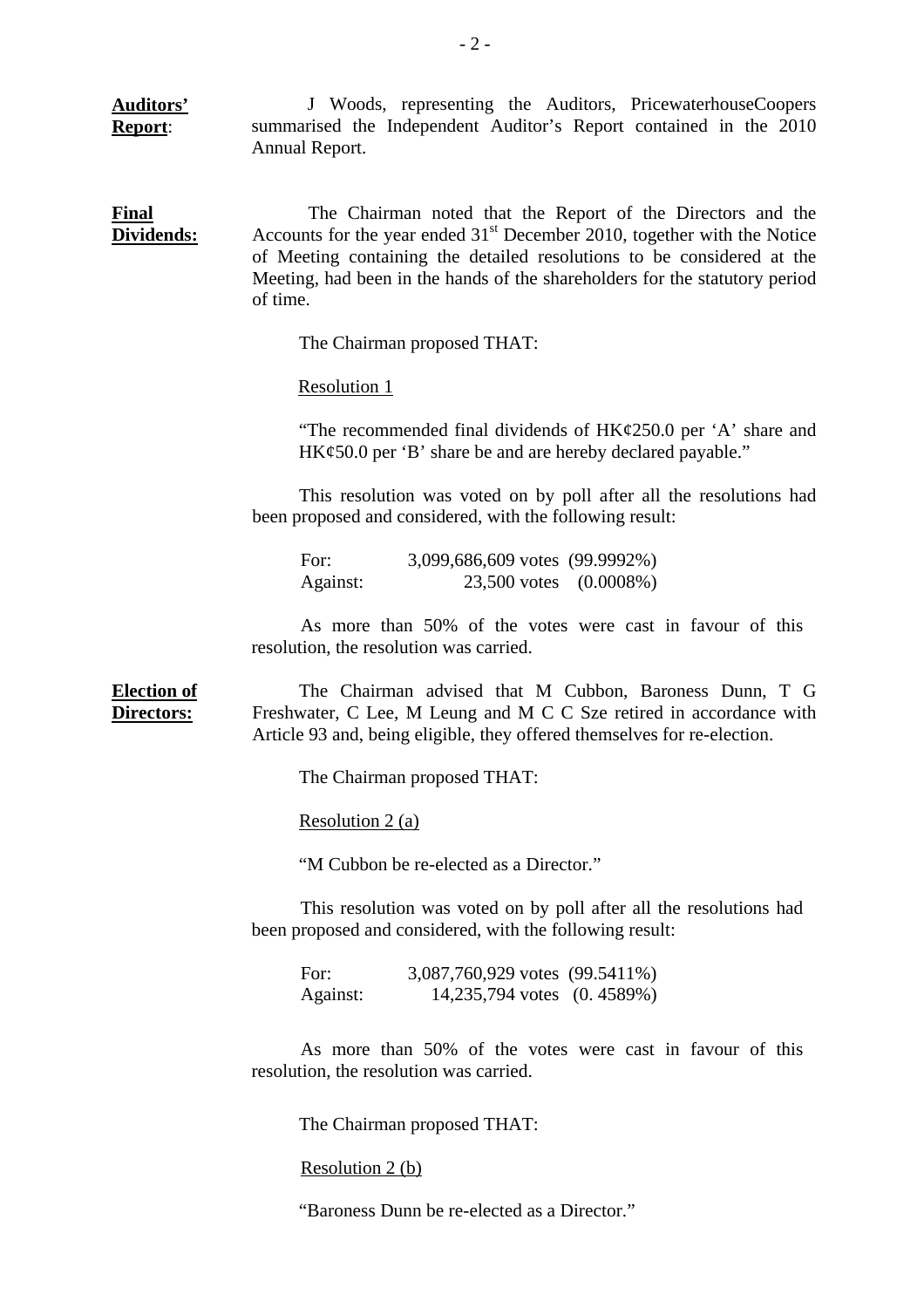This resolution was voted on by poll after all the resolutions had been proposed and considered, with the following result:

For: 3,042,789,726 votes (98.0881%) Against: 59,310,382 votes (1.9119%)

As more than 50% of the votes were cast in favour of this resolution, the resolution was carried.

The Chairman proposed THAT:

Resolution 2 (c)

"T G Freshwater be re-elected as a Director."

This resolution was voted on by poll after all the resolutions had been proposed and considered, with the following result:

For: 3,099,058,969 votes (99.9024%) Against: 3,028,139 votes (0.0976%)

As more than 50% of the votes were cast in favour of this resolution, the resolution was carried.

The Chairman proposed THAT:

Resolution 2 (d)

"C Lee be re-elected as a Director."

This resolution was voted on by poll after all the resolutions had been proposed and considered, with the following result:

For: 3,090,540,827 votes (99.6278%) Against: 11,546,281 votes (0.3722%)

As more than 50% of the votes were cast in favour of this resolution, the resolution was carried.

The Chairman proposed THAT:

Resolution 2 (e)

"M Leung be re-elected as a Director."

This resolution was voted on by poll after all the resolutions had been proposed and considered, with the following result:

For: 3,094,546,703 votes (99.7565%) Against: 7,553,405 votes (0.2435%)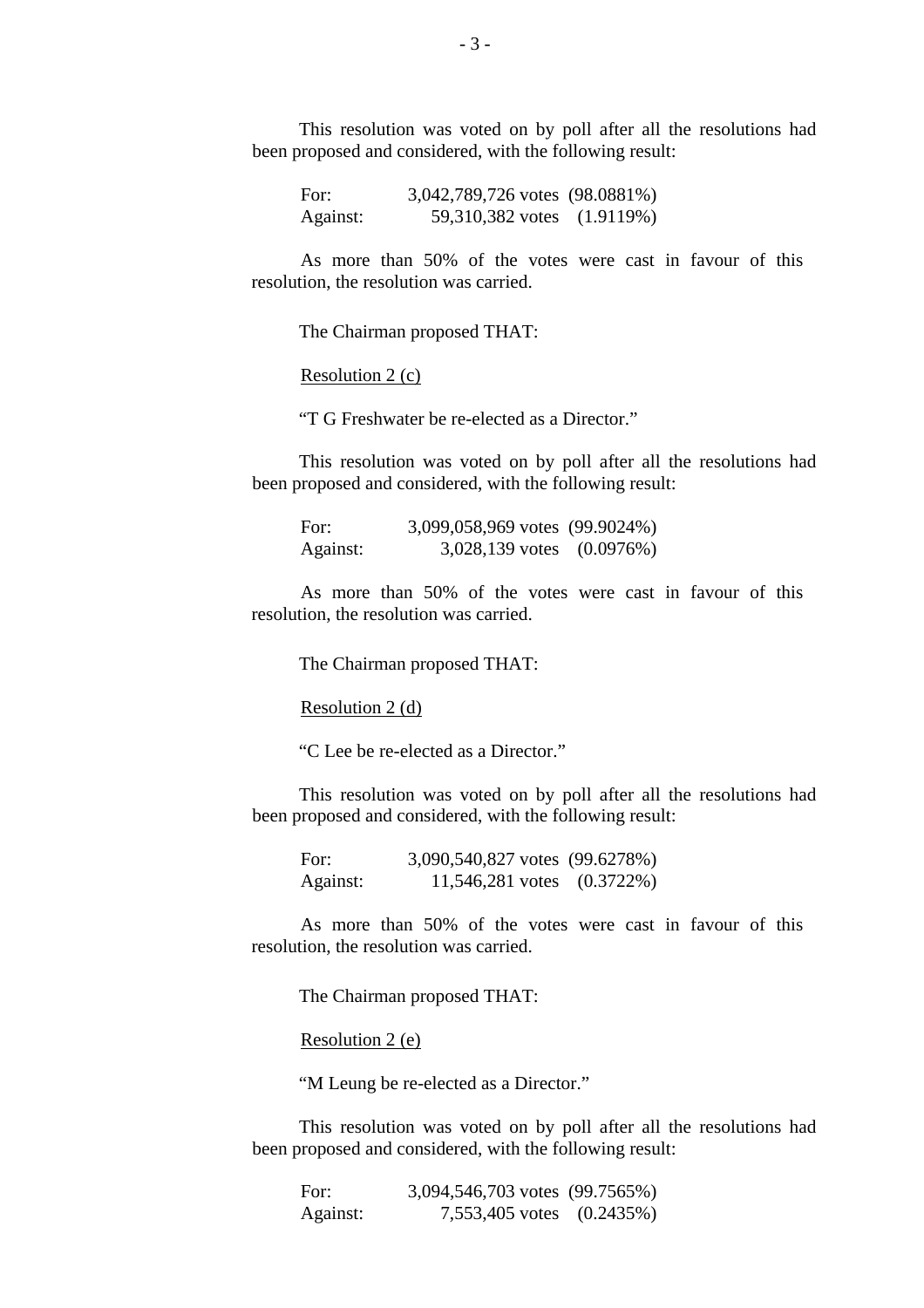As more than 50% of the votes were cast in favour of this resolution, the resolution was carried.

The Chairman proposed THAT:

Resolution 2 (f)

"M C C Sze be re-elected as a Director."

This resolution was voted on by poll after all the resolutions had been proposed and considered, with the following result:

| For:     | 3,099,169,469 votes (99.9055%) |  |
|----------|--------------------------------|--|
| Against: | 2,930,639 votes (0.0945%)      |  |

As more than 50% of the votes were cast in favour of this resolution, the resolution was carried.

 I S C Shiu who had been appointed as Directors under Article 91 since the last Annual General Meeting also retired and offered himself for election.

The Chairman proposed THAT:

Resolution  $2(g)$ 

"I S C Shiu be elected as a Director."

This resolution was voted on by poll after all the resolutions had been proposed and considered, with the following result:

| For:     | 3,087,237,814 votes (99.5213%) |  |
|----------|--------------------------------|--|
| Against: | 14,849,294 votes (0.4787%)     |  |

As more than 50% of the votes were cast in favour of this resolution, the resolution was carried.

| <u>Re-</u>   | The Chairman advised that the accounts had been audited by      |  |  |  |
|--------------|-----------------------------------------------------------------|--|--|--|
| Appointment  | PricewaterhouseCoopers who retired and, being eligible, offered |  |  |  |
| <u>and</u>   | themselves for re-appointment.                                  |  |  |  |
| Remuneration |                                                                 |  |  |  |
| of Auditors: | He proposed THAT:                                               |  |  |  |

Resolution 3

 "PricewaterhouseCoopers be re-appointed Auditors to hold office until the conclusion of the next Annual General Meeting and that the Directors be authorised to fix their remuneration."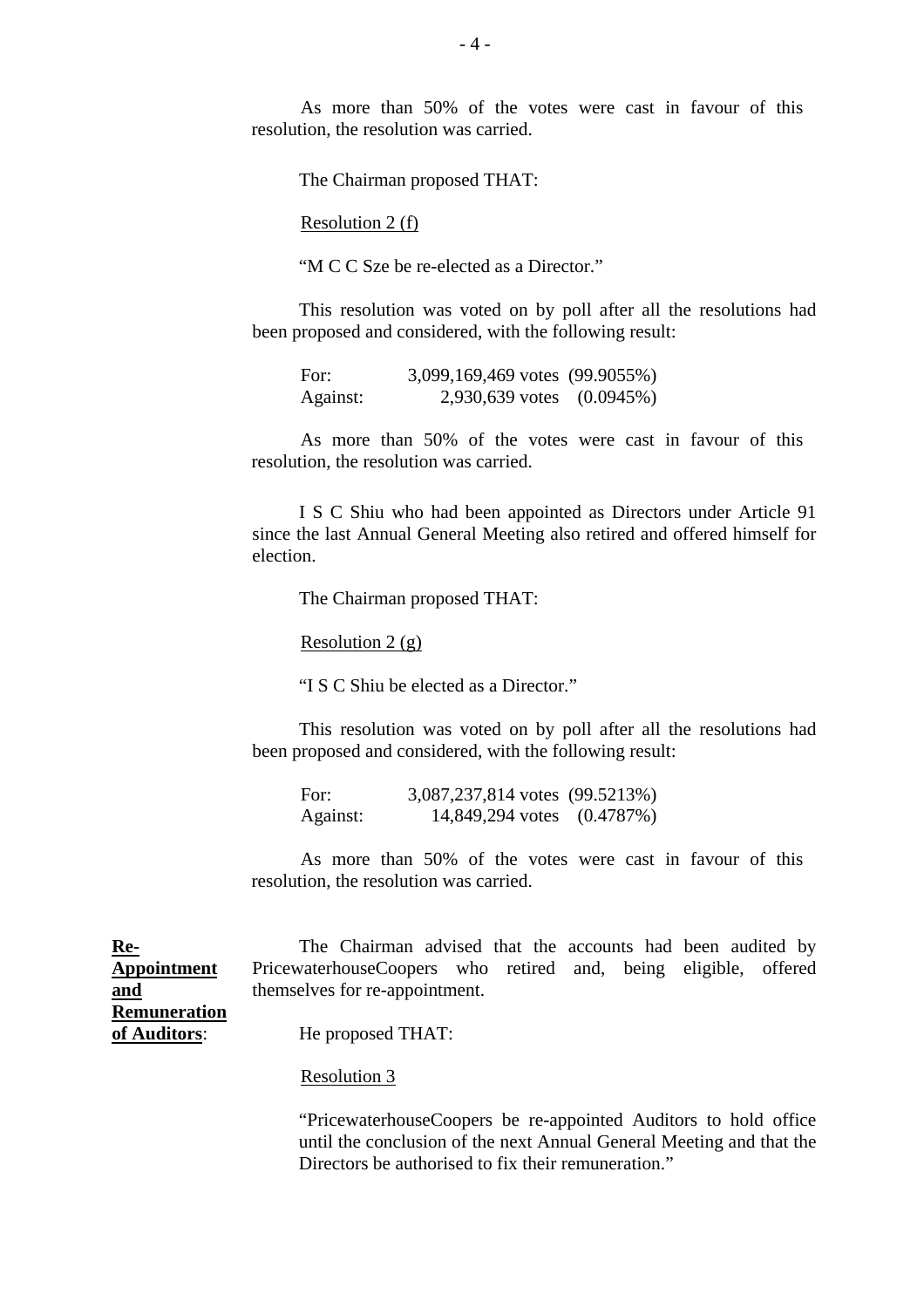This resolution was voted on by poll after all the resolutions had been proposed and considered, with the following result:

For: 3,070,150,448 votes (99.0059%) Against: 30,825,898 votes (0.9941%)

As more than 50% of the votes were cast in favour of this resolution, the resolution was carried.

## **Share Repurchase Mandate:**

The Chairman said that the next item was special business to consider and, if thought fit, to pass an ordinary resolution granting a general mandate to the Directors to repurchase up to 10 per cent of the issued shares of the Company on the Stock Exchange. The explanatory statement required by the Listing Rules to be sent to shareholders in this connection was set out in the Appendix to his letter to shareholders dated  $8<sup>th</sup>$  April 2011.

 He advised that since the last Annual General Meeting the Company had not repurchased any of its shares. He further advised that the Directors would consider the repurchase of shares if they felt it to be in the interest of the Company.

The Chairman proposed the following ordinary resolution:

#### Resolution 4

THAT

- "(a) Subject to paragraph (b), the exercise by the Directors during the Relevant Period of all the powers of the Company to make on-market share repurchases (within the meaning of the Code on Share Repurchases) be approved;
- (b) the aggregate nominal amount of any class of the Company's shares which may be repurchased pursuant to the approval in paragraph (a) above shall not exceed 10 per cent of the aggregate nominal amount of the shares of that class in issue at the date of passing this Resolution; and
- (c) for the purpose of this Resolution:

 "Relevant Period" means the period from the passing of this Resolution until the earliest of:

- (i) the conclusion of the next annual general meeting of the Company;
- (ii) the expiration of the period within which the next annual general meeting of the Company is required by law to be held; and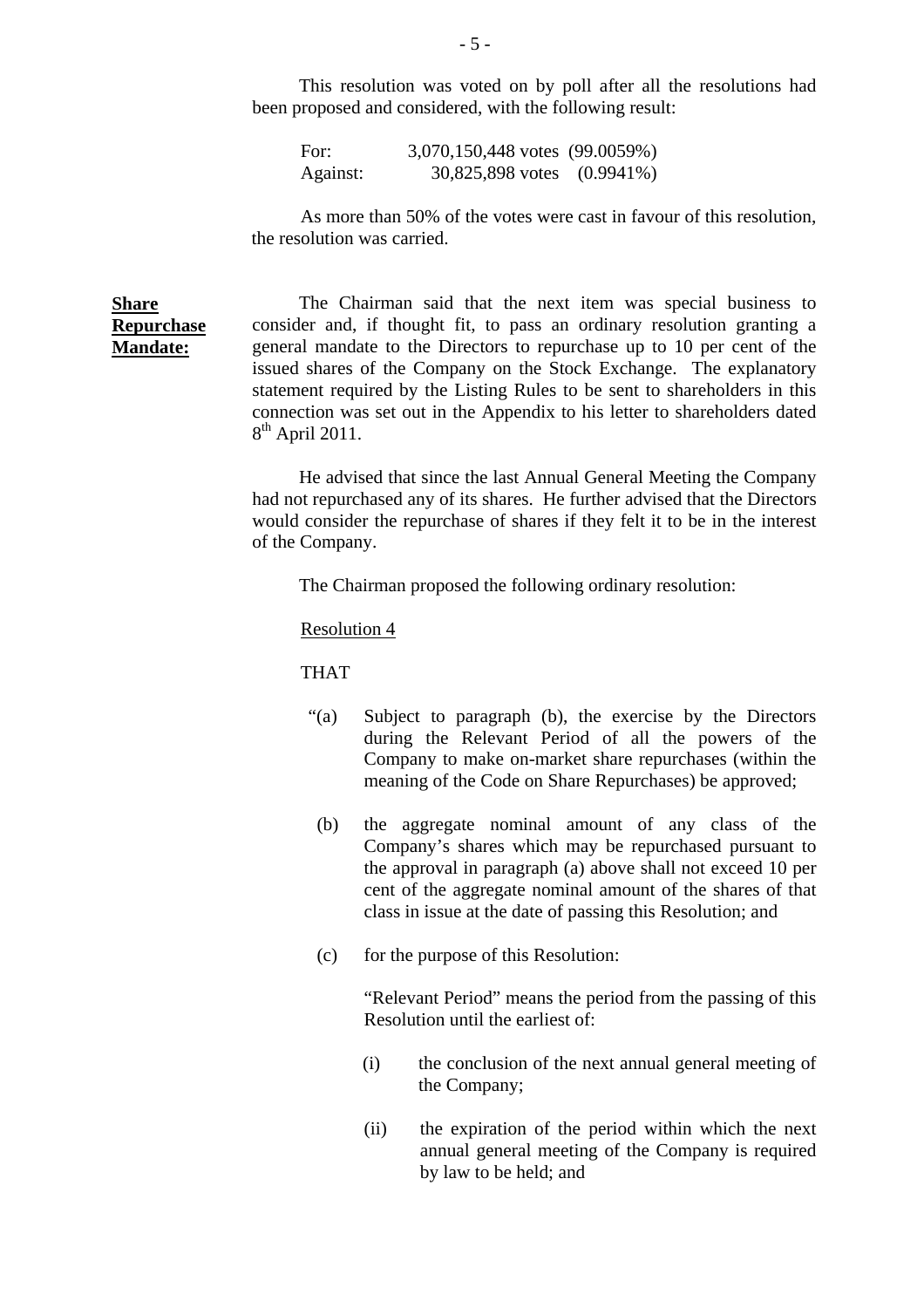(iii) the revocation or variation of the authority given under this Resolution by ordinary resolution of the shareholders in general meeting;

and references to "shares" include securities which carry a right to subscribe for or purchase shares."

This resolution was voted on by poll after all the resolutions had been proposed and considered, with the following result:

For: 3,101,715,334 votes (99.9954%) Against: 142,000 votes (0.0046%)

As more than 50% of the votes were cast in favour of this resolution, the resolution was carried.

**General Mandate to issue and dispose of additional shares:**

The Chairman advised that the second item of special business was to consider and, if thought fit, to pass an ordinary resolution giving the Directors a new general mandate to issue additional shares in the Company up to a maximum of 20 per cent of the existing issued share capital of the Company, provided that the aggregate nominal amount of shares allotted wholly for cash would not exceed 5% of the aggregate nominal amount of the shares then in issue.

 He advised that the Company had not issued any additional shares under the general mandate since the last Annual General Meeting.

The Chairman proposed the following ordinary resolution:

Resolution 5

THAT

- "(a) Subject to paragraph (b), the exercise by the Directors during the Relevant Period of all the powers of the Company to allot, issue and deal with additional shares and to make or grant offers, agreements and options which will or might require the exercise of such powers during or after the end of the Relevant Period be approved;
- (b) the aggregate nominal amount of shares of any class allotted or agreed conditionally or unconditionally to be allotted (whether pursuant to an option or otherwise) by the Directors pursuant to the approval in paragraph (a), otherwise than pursuant to (i) a Rights Issue or (ii) any scrip dividend or similar arrangement providing for the allotment of shares in lieu of the whole or part of a dividend on shares, shall not exceed the aggregate of 20 per cent of the aggregate nominal amount of the shares of that class in issue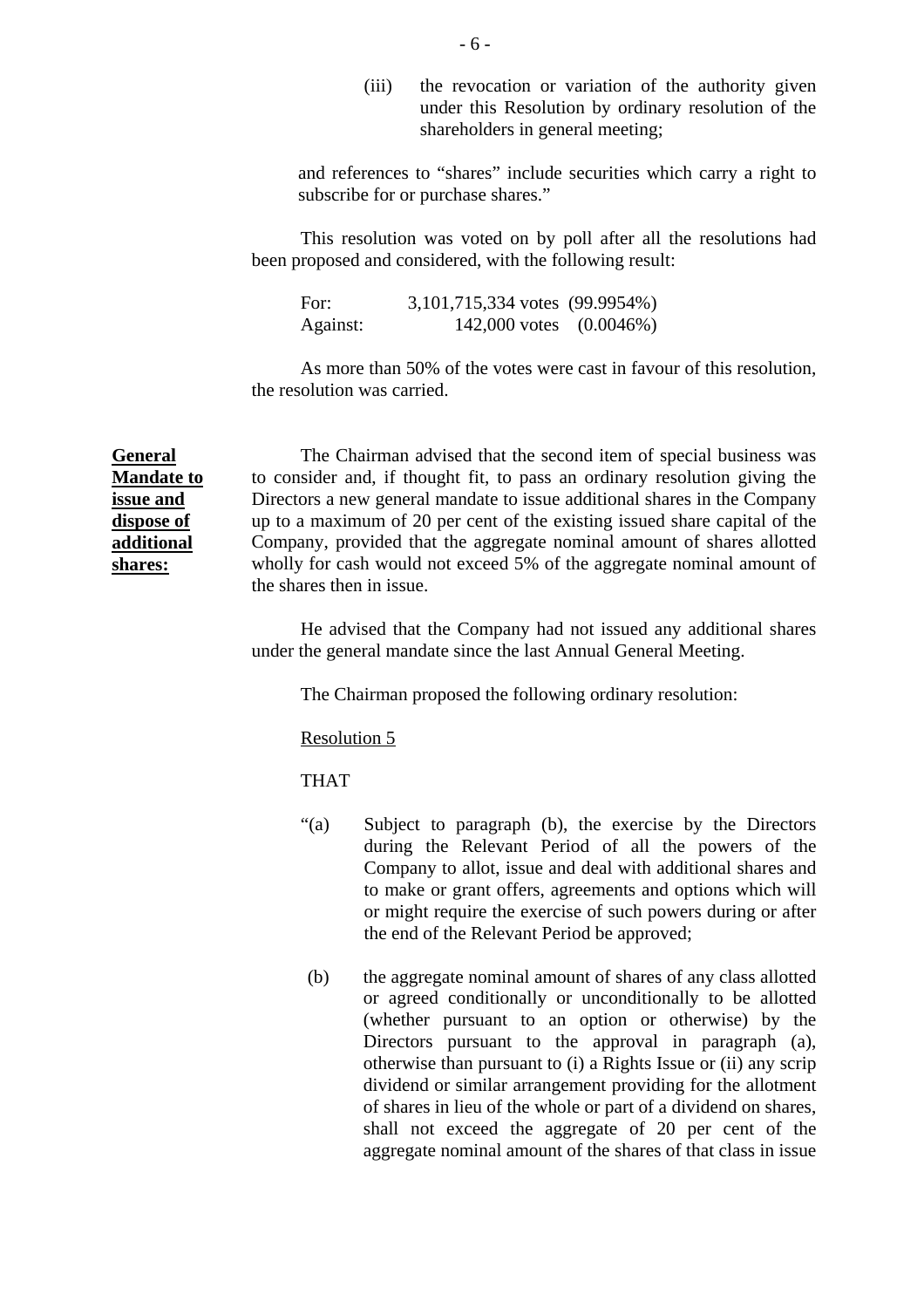at the date of passing this Resolution provided that the aggregate nominal amount of the shares of any class so allotted (or so agreed conditionally or unconditionally to be allotted) pursuant to this Resolution wholly for cash shall not exceed 5 per cent of the aggregate nominal amount of the shares of that class in issue at the date of passing this Resolution; and

(c) for the purpose of this Resolution:

"Relevant Period" means the period from the passing of this Resolution until the earliest of:

- (i) the conclusion of the next annual general meeting of the Company; and
- (ii) the expiration of the period within which the next annual general meeting of the Company is required by law to be held; and
- (iii) the revocation or variation of the authority given under this Resolution by ordinary resolution of the shareholders in general meeting; and

"Rights Issue" means an offer of shares to holders of shares or any class thereof on the register on a fixed record date in proportion to their then holdings of such shares or class thereof (subject to such exclusion or other arrangements as the Directors may deem necessary or expedient in relation to fractional entitlements or having regard to any restrictions or obligations under the laws of, or the requirements of any recognised regulatory body or any stock exchange in, any territory outside Hong Kong)."

This resolution was voted on by poll after all the resolutions had been proposed and considered, with the following result:

For: 2,795,279,232 votes (90.1163%) Against: 306,578,102 votes (9.8837%)

**Directors'** 

**fees:**

As more than 50% of the votes were cast in favour of this resolution, the resolution was carried.

The Chairman advised that the last item of special business was to consider and, if thought fit, to pass an ordinary resolution approving an increase in the aggregate fees paid to Directors in any one year from a maximum of HK\$6 million to HK\$9 million.

He advised that at the annual general meeting in 2007, shareholders resolved that Directors' fees not exceeding an aggregate sum of HK\$6 million be paid in any one year. This had remained unchanged since 2007.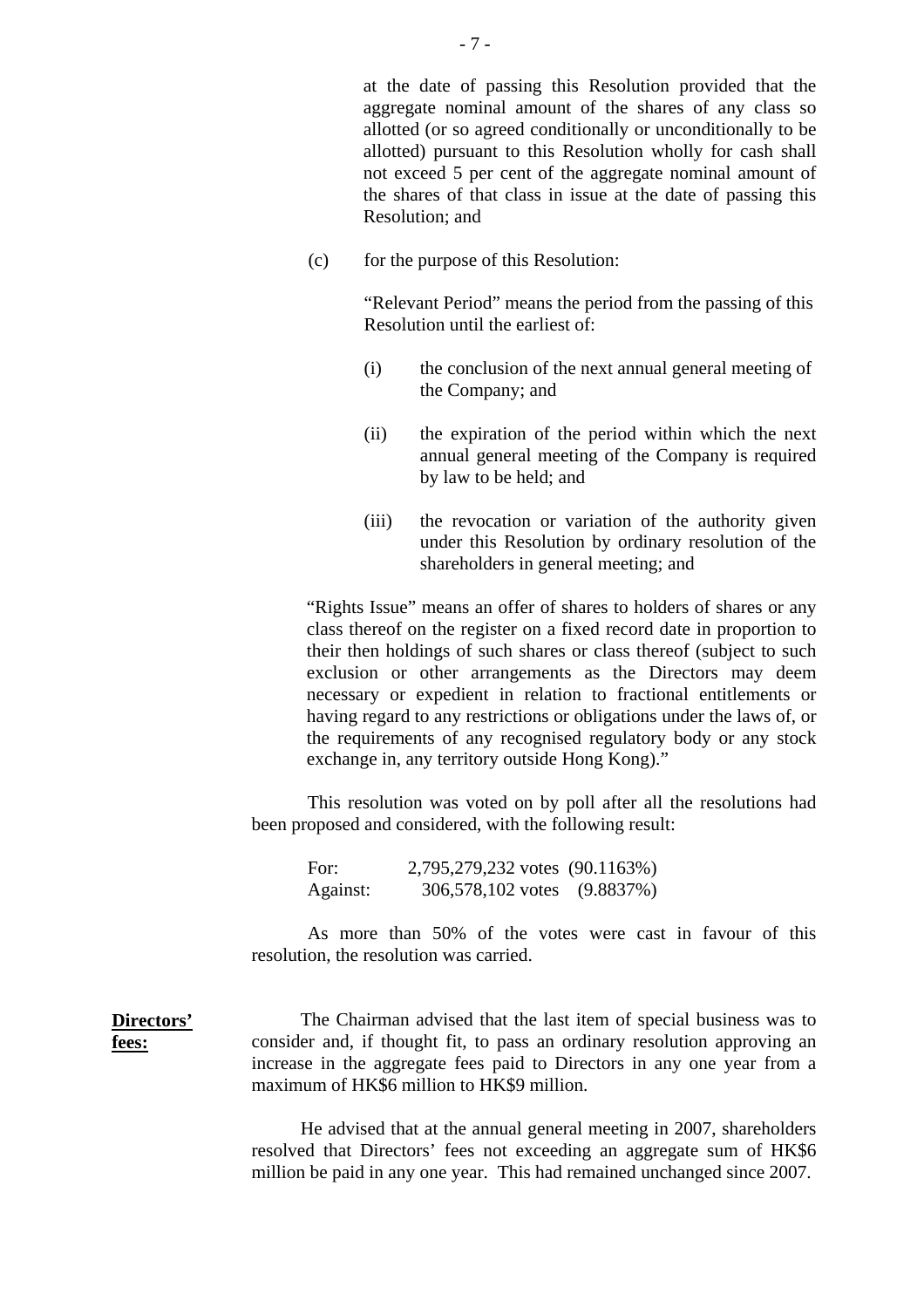The Chairman proposed the following ordinary resolution:

Resolution 6

THAT

"The aggregate fees paid to the Directors in any one year shall not exceed HK\$9 million."

This resolution was voted on by poll after all the resolutions had been proposed and considered, with the following result:

For: 3,100,003,564 votes (99.9418%) Against: 1,804,591 votes (0.0582%)

As more than 50% of the votes were cast in favour of this resolution, the resolution was carried.

**Conclusion of Meeting and Poll Results :** After all the resolutions of the meeting had been proposed and considered, the Chairman directed that a poll on each of the resolutions be taken.

> Computershare Hong Kong Investor Services Limited, the Company's share registrars, was appointed to act as scrutineers for the polls.

> The Chairman advised that the poll results would be notified to the Stock Exchange and published on the websites of the Stock Exchange and the Company. A copy of the poll results is attached to and forms part of these minutes.

> The Chairman concluded the meeting by thanking the shareholders for their attendance.

There being no other business, the Meeting was closed at 10:20 a.m.

**Chairman**

DF/RK/sl *P:\ \PAC1-AGM\AGM2011\MINUTES-11.doc*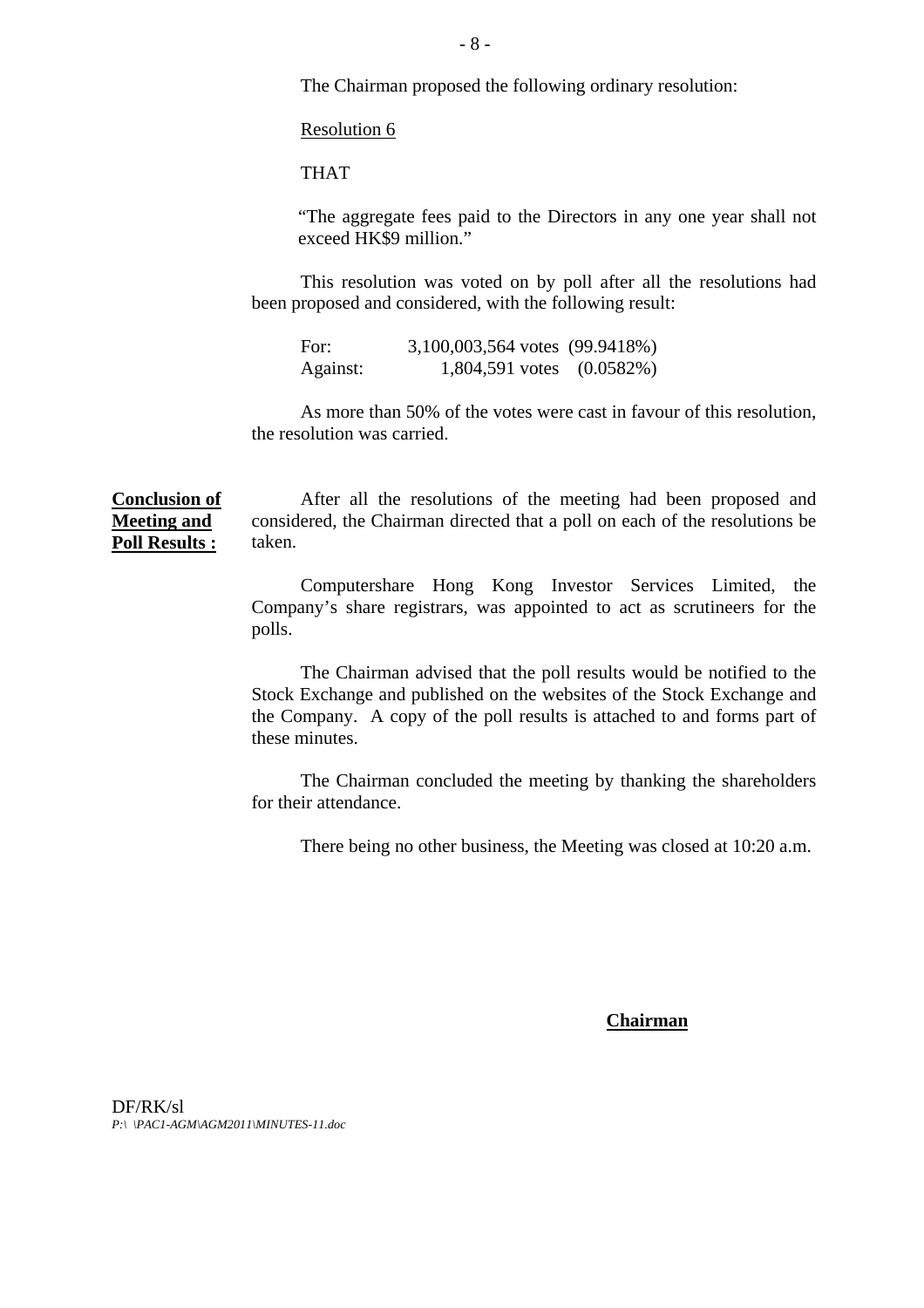## **SWIRE PACIFIC LIMITED 2011 ANNUAL GENERAL MEETING HELD ON 19<sup>TH</sup> MAY 2011 AT 10:00 A.M. ATTENDANCE RECORD**

- 1.–15. CASH Jacqueline Anne, CHEE Man Heng, DASWANI Mala Ramchand, DIGNEYAlan, FUNG Sun Kwan, JOHN SWIRE & SONS (H.K.) LIMITED, KELLY Michael Aloysius, KWOK Ting Lam, LAU Kee Che, LEE Siu Kan, MOK Kit Pak, SELBY Philip Jeremy, KWAN Shiu Lin, TONG Siu Hung, YOUNG Thomas Wharton Kenworthy, represented by PRATT Christopher Dale
- 16. CHAN Lai Ming represented by CHAN WONG Yoke Fong Linda
- 17. CHAN Shiu Yung
- 18. CHEN Yuan Liang
- 19. CHIU May
- 20. FUNG Kenneth Kin Yip
- 21. HKSCC Nominees Limited (represented by AU Tai Cheung, AU Tai Cheung/SIU Sau Kwan, CHAN Hoi Kok William, CHAN Lai Shan, CHEUNG Lai Fong, FUNG Siu Por/ FUNG Yu Hon John, HUNG Kee Lun Matthew, JIN Guowei, LEE Chien, LAU Siu Yin, LAU Suk Wai Alexandra/ FUNG Yu Hon John, WONG Kam Hung)
- 22. HO Sin Man
- 23. HONG On Lee
- 24. HUNG Chong Kai
- 25. JONES Keith Gerald represented by AQUINO Edelyn B
- 26. KONG Por Har
- 27. KOO Ling Chiu
- 28. KWAN Chi Ming represented by CHAN Kim Sang
- 29. KWOK Kit Yuen
- 30. LAU Sum Yee Sharon represented by Mactal Susana C
- 31. LAI Ngun
- 32. LAI Suk Chun
- 33. LAM Lai Yung